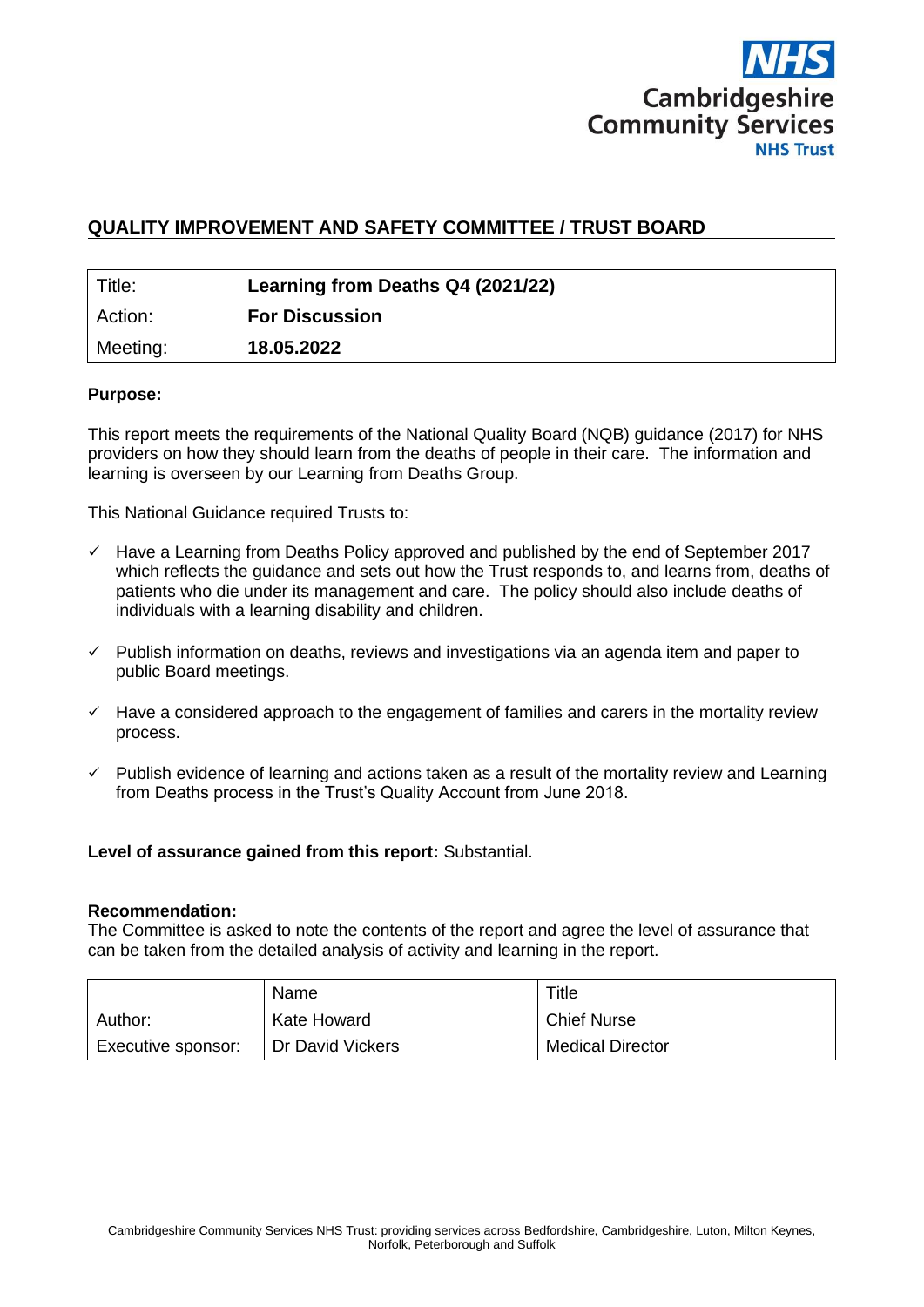# **Trust Objectives**

| <b>Objective</b>              | How the report supports achievement of the Trust<br>objectives:                                |  |  |  |
|-------------------------------|------------------------------------------------------------------------------------------------|--|--|--|
| Provide outstanding care      | Report details learning and required activity relating to<br>people who die under our care.    |  |  |  |
| Collaborate with others       | Identifies when collaboration has been undertaken.                                             |  |  |  |
| Be an excellent employer      | Learning from the Learning from deaths supports staff<br>safety and overall level of practice. |  |  |  |
| Be a sustainable organisation | On-going learning and compliance with standards.                                               |  |  |  |

### **Trust risk register**

- Risk 3166– There is a risk that patients and service users do not receive outstanding care if services fail to remain compliant with CQC Fundamentals of Care Standards (Risk rating 16).
- Risk 3260- Risk around impact of Covid-19 on community service delivery of care

## **Legal and Regulatory requirements:** As above

### **Previous Papers:**

| Title:                             | <b>Date Presented:</b> |
|------------------------------------|------------------------|
| Learning from Deaths Board Report  | 15 July 2020           |
| Learning from Deaths Board Report  | 3 September 2021       |
| Learning From Deaths QISCom Report | December 2021          |
| Learning From Deaths QISCom Report | 23 March 2022          |

### **Equality and Diversity implications:**

| Objective                                                                                 |                   |              |                                                   | How the report supports achievement of<br>objectives: |      |               |     |             |
|-------------------------------------------------------------------------------------------|-------------------|--------------|---------------------------------------------------|-------------------------------------------------------|------|---------------|-----|-------------|
| To support the development of a Trust wide<br>Anti-Racism Strategy and Organisational     |                   |              |                                                   |                                                       |      |               |     |             |
| Development Plan.                                                                         |                   |              |                                                   |                                                       |      |               |     |             |
| To finalise the roll out of reverse mentoring as                                          |                   |              |                                                   |                                                       |      |               |     |             |
| part of all in house development programmes.                                              |                   |              |                                                   |                                                       |      |               |     |             |
| We will measure the impact of our virtual clinical                                        |                   |              | This is applicable in the context of Covid-19 and |                                                       |      |               |     |             |
| platforms, ensuring that they are fully accessible                                        |                   |              | care at the EOL. The paper highlights some        |                                                       |      |               |     |             |
| to the diverse communities we serve.                                                      |                   |              | issues with interpreters providing support for    |                                                       |      |               |     |             |
|                                                                                           |                   |              | clinical staff with sensitive conversations.      |                                                       |      |               |     |             |
| We will ensure that the recruitment of our                                                |                   |              |                                                   |                                                       |      |               |     |             |
| volunteers is from the diverse communities they                                           |                   |              |                                                   |                                                       |      |               |     |             |
| serve.                                                                                    |                   |              |                                                   |                                                       |      |               |     |             |
| Are any of the following protected characteristics impacted by items covered in the paper |                   |              |                                                   |                                                       |      |               |     |             |
| Age                                                                                       | <b>Disability</b> | Gender       | Marriage and                                      | Pregnancy                                             | Race | Religion      | Sex | Sexual      |
|                                                                                           |                   | Reassignment | Civil                                             | and                                                   |      | and           |     | Orientation |
|                                                                                           |                   |              | Partnership                                       | Maternity                                             |      | <b>Belief</b> |     |             |
| $\Box$                                                                                    | П                 | П            | □                                                 | П                                                     | ⊠    | П             |     | □           |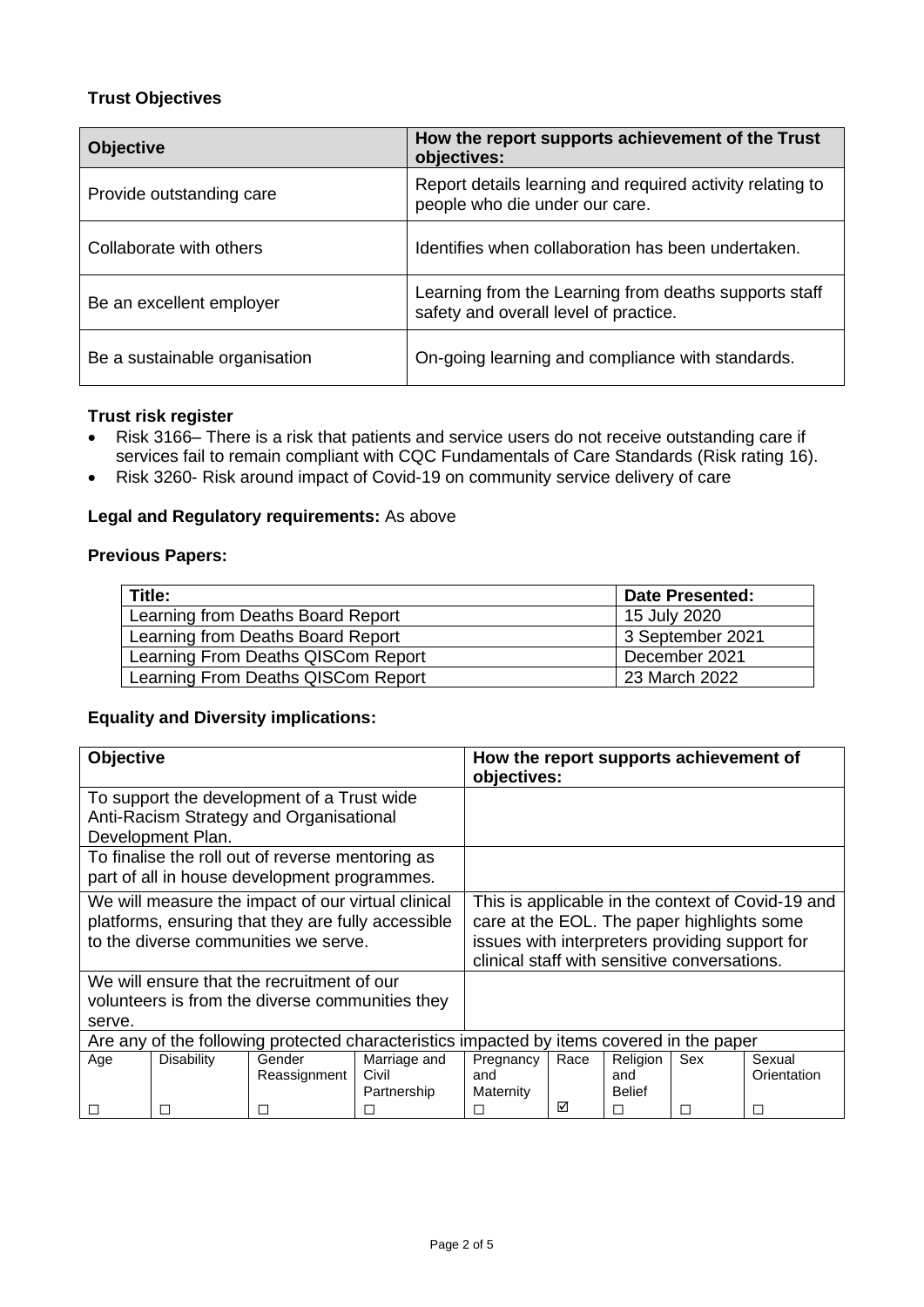# **1.0 Introduction/background/context**

1.1 A Quarter 4 report on Learning from Deaths across the Trust is detailed below as per the Trust's Learning from Deaths Policy in line with National Quality Board (NQB) guidance (2017). This gives substantial assurance that the Trust is proactively seeking to improve care provided at the end of life and seeking to learn from cases when things go wrong. The Learning from Deaths group meets quarterly, and service leads provide individual reports and analysis which makes up the content of this report.

# **2.0 Luton Adults**

- 2.1 No report presented at the Quarter 4 Learning from Deaths Meeting. The usual author and service were experiencing significant clinical pressure at the time of the meeting, with palliative caseloads increasing from approx. 80 per month to over 100 (in the past quarter). A verbal update was however provided which highlighted the increase of casework, and the level of complexity being seen, it was also noted that the service was providing care to a younger cohort of patients. A complaint linked to CCS's palliative care service is being investigated and a root cause analysis is also being undertaken, learning from this will be actioned by the service but also overseen by the Palliative and End of Life Governance Group which is chaired by the Chief Nurse.
- 2.2 Discussion was had in relation to supporting patients (whose first language is not English) with difficult conversations, often linked to end of life or the imminent death of a loved one – challenges with the interpreter services were highlighted e.g. the interpreters themselves are often unprepared for the emotional impact of delivering bad news and that sometimes it is better to have an interpreter in the room (face to face) rather than on the phone or on a devise.

# **3.0 Safeguarding**

## 3.1 **Child Mortality Review**

In April 2022, the NCMD (National Child Mortality Review) made several updates to the format of three forms used in the child death review process: the notification form, the reporting form, and the care pathways form. The changes streamline the forms, making them easier for professionals to complete, and also add new prompts to collect more detailed information.

## Updates to the Notification Form

- 1. The wording of the alert question has changed slightly. Information related to deaths due to Covid19 is now collected elsewhere.
- 2. An additional option has been added for instances where the child does not have an NHS number. You can now select either "Child non-resident in England" or "NHS number not currently available".
- 3. A validation rule on the NHS number field to prompt you if you enter an invalid NHS number has been added.

## Updates to Reporting Forms

- 1. Maternal BMI has been moved from the supplementary reporting form on chromosomal, genetic and congenital anomalies to the core reporting form. It now appears in the Child's section underneath the question on gravidity and parity.
- 2. Fields to record the child's height and weight have been added.
- 3. Two new questions have been added to the service provision section as follows: "Was bereavement support offered to the family?" Yes/No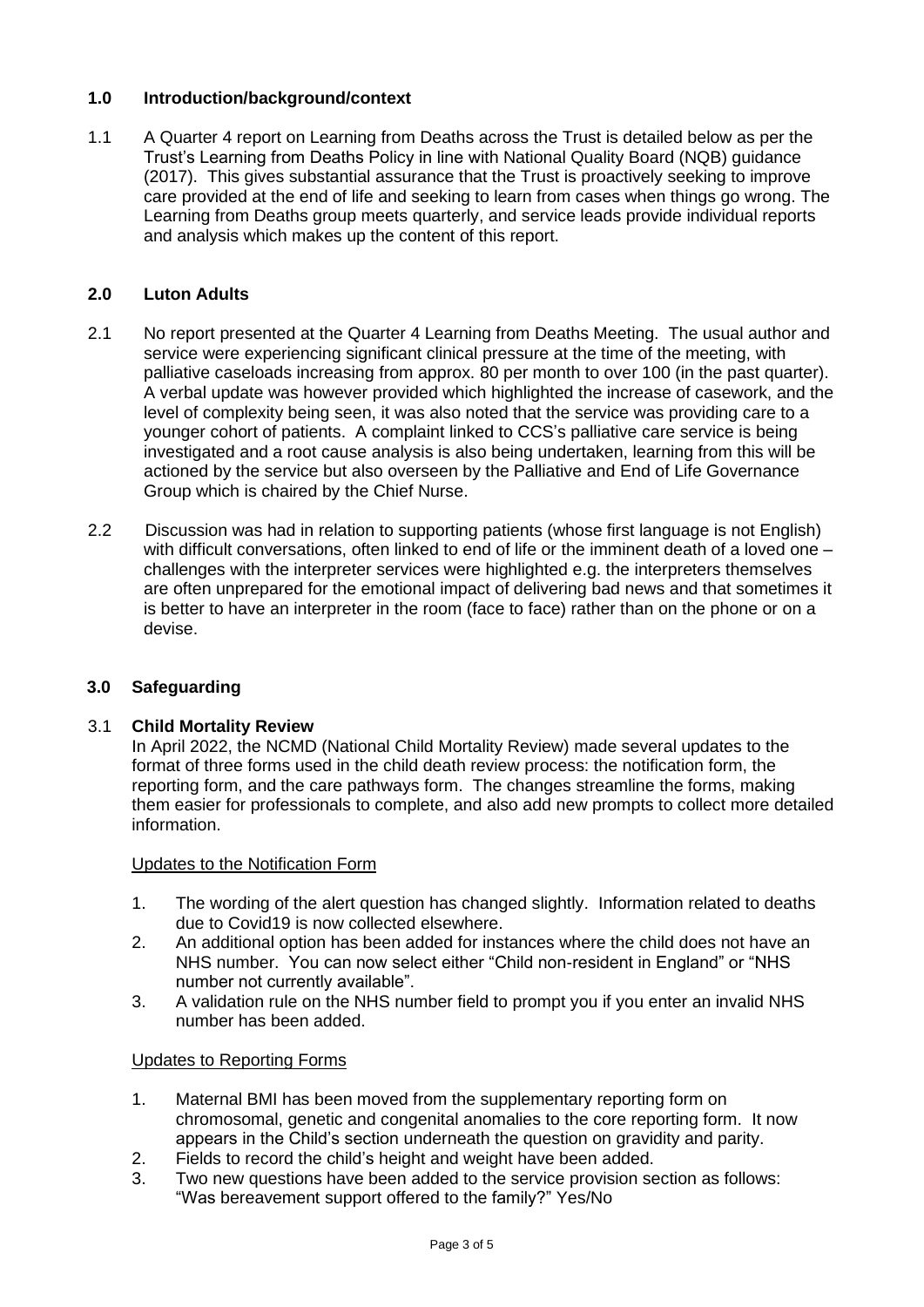If yes is selected to the question above, the following question is triggered: "If yes, what support was offered?" Free text field

4. For deaths on a delivery suite / labour ward or neonatal unit. If the baby dies due to infection, neonatal herpes has been added to the list of options to select.

## Updates to Care Pathway Form

- The care pathway form has been moved to the supplementary reporting form section of the system.
- You can now select the separate stages of the care pathway form and send them to individuals to complete.
- **.** If the child has experienced any of the stages in relation to their final illness or event then the relevant section(s) should be completed.
- Not all stages will be relevant for every case.

### **4.0 Children's Community Nursing**

### **Cambridgeshire and Peterborough**

- 4.1 In Cambridgeshire there has been 2 children's deaths**,** a baby who died at the Hospice and was not actively cared for by the team and a 14 month old who was end of life.
- 4.2 In Peterborough there has been 3 children's deaths, a 4 year old with complex needs who died unexpectedly (Police and Social Care are involved). A baby with a cardiac condition who was discharged home from hospital to die as planned at home, and a seven month old with complex needs who died in hospital following sepsis. Learning has been identified in the case of the 7 month old, in relation to how services engage and support families from the travelling community.

#### **Luton Children's Services**

- 4.3 There were 13 deaths recorded in this period:
	- 7 neonatal deaths
	- 2 infant deaths on NICU
	- 3 unexpected deaths not known to CCN team/school nursing teams
	- 1 child infant death under CCN care

An area of learning has been identified from one of the neonatal deaths; following the parents of an unborn child being provided with the devastating news that their baby had severe disabilities and would not survive the birth. The baby did survive and lived for a short period of time. A discussion was held around supporting parents who have had this diagnosis to understand that in some circumstances the baby could survive. Our Children's Community Teams will be looking to see how this can be achieved in a sensitive and timely way. A point was raised in relation to psychological support for staff not just when supporting someone who is dying, but during the palliative stage and also during any traumatic event.

#### **Bedfordshire Children's Services**

4.3 A report was not provided at this meeting.

## **5.0 iCaSH**

5.1 There have been seven deaths reported in Quarter 4. Five of the deaths are HIV patients but the deaths were unrelated to their current care and treatment. One patient we are still awaiting the cause of death, and in one case the Trust has declared a serious incident (this is a non-HIV death).